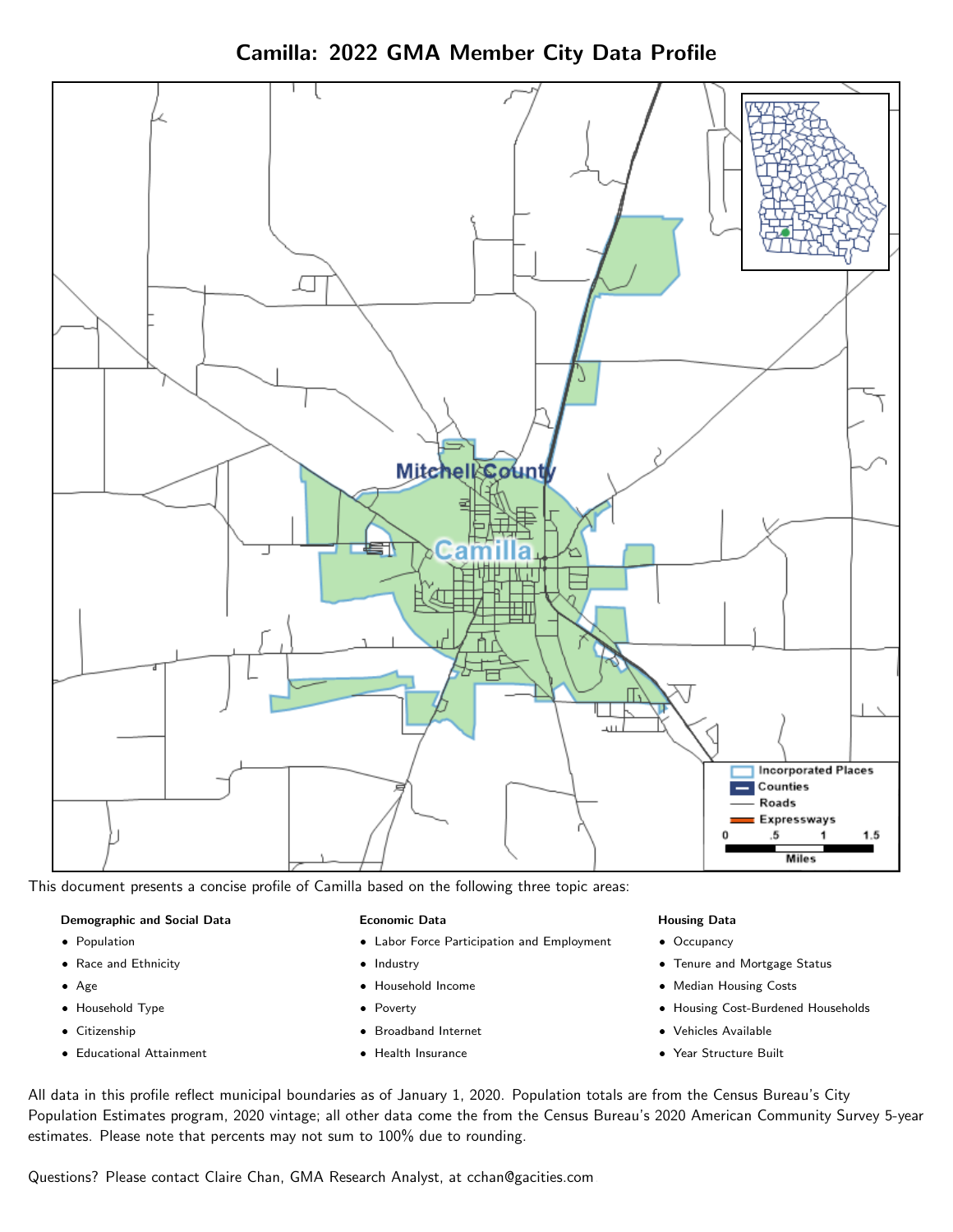# Camilla: Demographic and Social





**Citizenship** 



Source: American Community Survey, 2020 5-year estimates, table B05002 Source: American Community Survey, 2020 5-year estimates, table B15002

Race and Ethnicity



Source: U.S. Census Bureau, City Population Estimates, 2020 vintage Source: American Community Survey, 2020 5-year estimates, table B03002

### Household Type



Source: American Community Survey, 2020 5-year estimates, table B01001 Source: American Community Survey, 2020 5-year estimates, table B11001

#### Educational Attainment



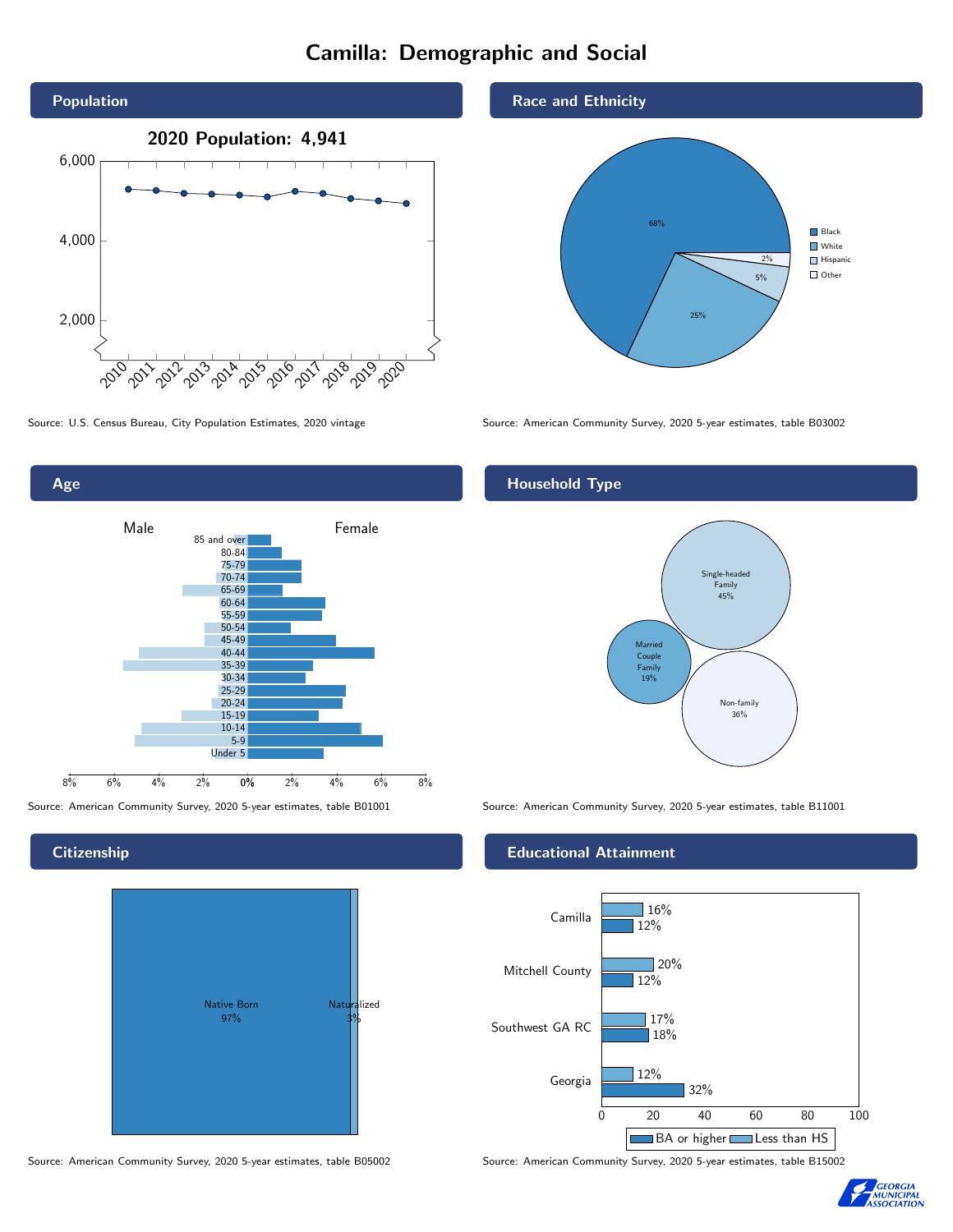# Camilla: Economic



# 39% 7% ■ Not in Labor force **Unemployed**

Source: American Community Survey, 2020 5-year estimates, table B23001 Note: Unemployment rate is based upon the civilian labor force.

# Industry

| Agriculture, forestry, fishing and hunting, and mining      | 3%    |
|-------------------------------------------------------------|-------|
| Construction                                                | 6%    |
| Manufacturing                                               | 11%   |
| <b>Wholesale Trade</b>                                      | 12%   |
| Retail Trade                                                | 6%    |
| Transportation and warehousing, and utilities               | 4%    |
| Information                                                 | $0\%$ |
| Finance and insurance, real estate, rental, leasing         | $4\%$ |
| Professional, scientific, mgt, administrative, waste mgt    | 12%   |
| Educational services, and health care and social assistance | 15%   |
| Arts, entertainment, recreation, accommodation, food        | 8%    |
| service                                                     |       |
| Other services, except public administration                | 12%   |
| Public administration                                       | 7%    |

Source: American Community Survey, 2020 5-year estimates, table C24030



Source: American Community Survey, 2020 5-year estimates, tables B19013 and B19025 Source: American Community Survey, 2020 5-year estimates, table B17010



Source: American Community Survey, 2020 5-year estimates, table B28002 Source: American Community Survey, 2020 5-year estimates, table B18135

Poverty



### **Health Insurance**